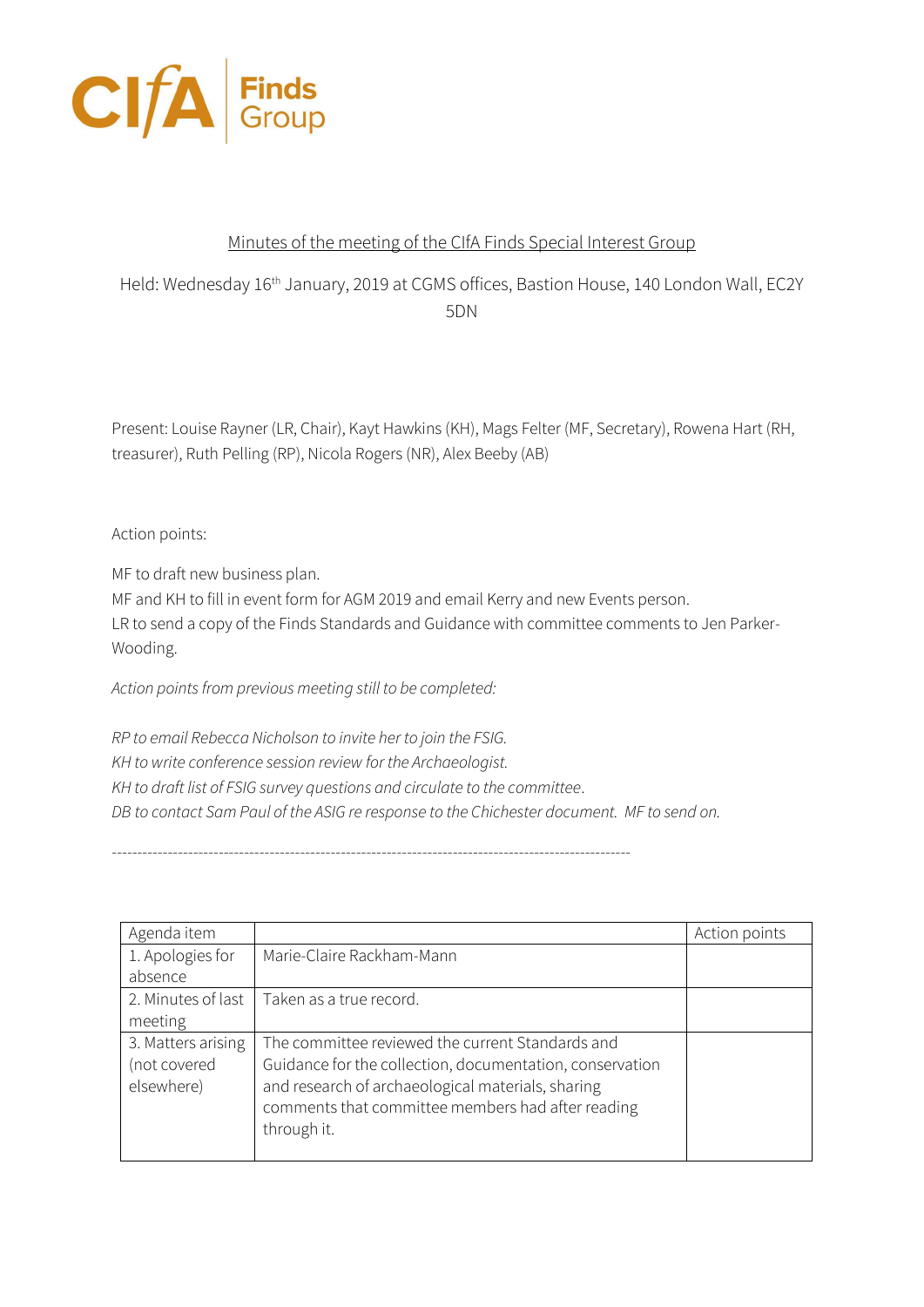|                 | MF had not yet completed the new business plan. This will<br>be done for next time.                                                                                                                                                                                                                                                                                                                                                                                                                                                                                                                                                                                                                                                                                                                               | MF to draft new                                                                   |
|-----------------|-------------------------------------------------------------------------------------------------------------------------------------------------------------------------------------------------------------------------------------------------------------------------------------------------------------------------------------------------------------------------------------------------------------------------------------------------------------------------------------------------------------------------------------------------------------------------------------------------------------------------------------------------------------------------------------------------------------------------------------------------------------------------------------------------------------------|-----------------------------------------------------------------------------------|
|                 |                                                                                                                                                                                                                                                                                                                                                                                                                                                                                                                                                                                                                                                                                                                                                                                                                   | business plan.                                                                    |
| 4. Finds issues | Internal to CIfA                                                                                                                                                                                                                                                                                                                                                                                                                                                                                                                                                                                                                                                                                                                                                                                                  |                                                                                   |
|                 |                                                                                                                                                                                                                                                                                                                                                                                                                                                                                                                                                                                                                                                                                                                                                                                                                   |                                                                                   |
|                 | Specialist standards - This was covered in the afternoon<br>session. (see below)                                                                                                                                                                                                                                                                                                                                                                                                                                                                                                                                                                                                                                                                                                                                  |                                                                                   |
|                 | ClfA Groups Forum meeting<br>RH had not been able to attend due to sickness but caught<br>up with proceedings later:<br>The new Osteology SIG is looking to run a workshop.<br>Voluntary and Community SIG is wanting partners for<br>running group events.<br>New Generation SIG wants to hold talks with FSIG regarding                                                                                                                                                                                                                                                                                                                                                                                                                                                                                         |                                                                                   |
|                 | training in how to become a finds specialist.<br>External (EAA, ICON, Other groups etc)                                                                                                                                                                                                                                                                                                                                                                                                                                                                                                                                                                                                                                                                                                                           |                                                                                   |
|                 | MF gave an update on the ICON Archaeology Group which<br>has recently had changes to its committee. Joint events<br>were seen as a good idea.                                                                                                                                                                                                                                                                                                                                                                                                                                                                                                                                                                                                                                                                     |                                                                                   |
|                 | NHSF Resources Working Group - LR is now on the mailing<br>list for this group. There has been no engagement to date.                                                                                                                                                                                                                                                                                                                                                                                                                                                                                                                                                                                                                                                                                             |                                                                                   |
| 5. Training     | The idea of online training resources was raised. It was<br>decided to talk further about this once the Standards and<br>Guidance had been finalised.                                                                                                                                                                                                                                                                                                                                                                                                                                                                                                                                                                                                                                                             |                                                                                   |
| 7. FSIG Events  | <u>CIfA conference session 2019</u><br>FSIG has pulled back from further involvement with the<br>session headed by the Emerging professionals group, as it<br>was too broad a topic. KH is giving a paper, however the<br>session still needs more papers on the topic of becoming a<br>specialist within archaeology.<br>FSIG AGM 2019<br>This will be the 30 anniversary of the Finds Group and the<br>FSIG will hold the 2019 AGM event to focus on this. KH is<br>currently making a list of previous Chairs who will be invited<br>to come along. We will also want to be looking forward; a<br>re-brand of the name of the FSIG to Archaeological Materials<br>SIG (which was the original name of the group). A date of<br>25/26th September 2019 was chosen and KH and MF agreed<br>to take this forward. | MF and KH to<br>fill in event<br>form and email<br>Kerry and new<br>Events person |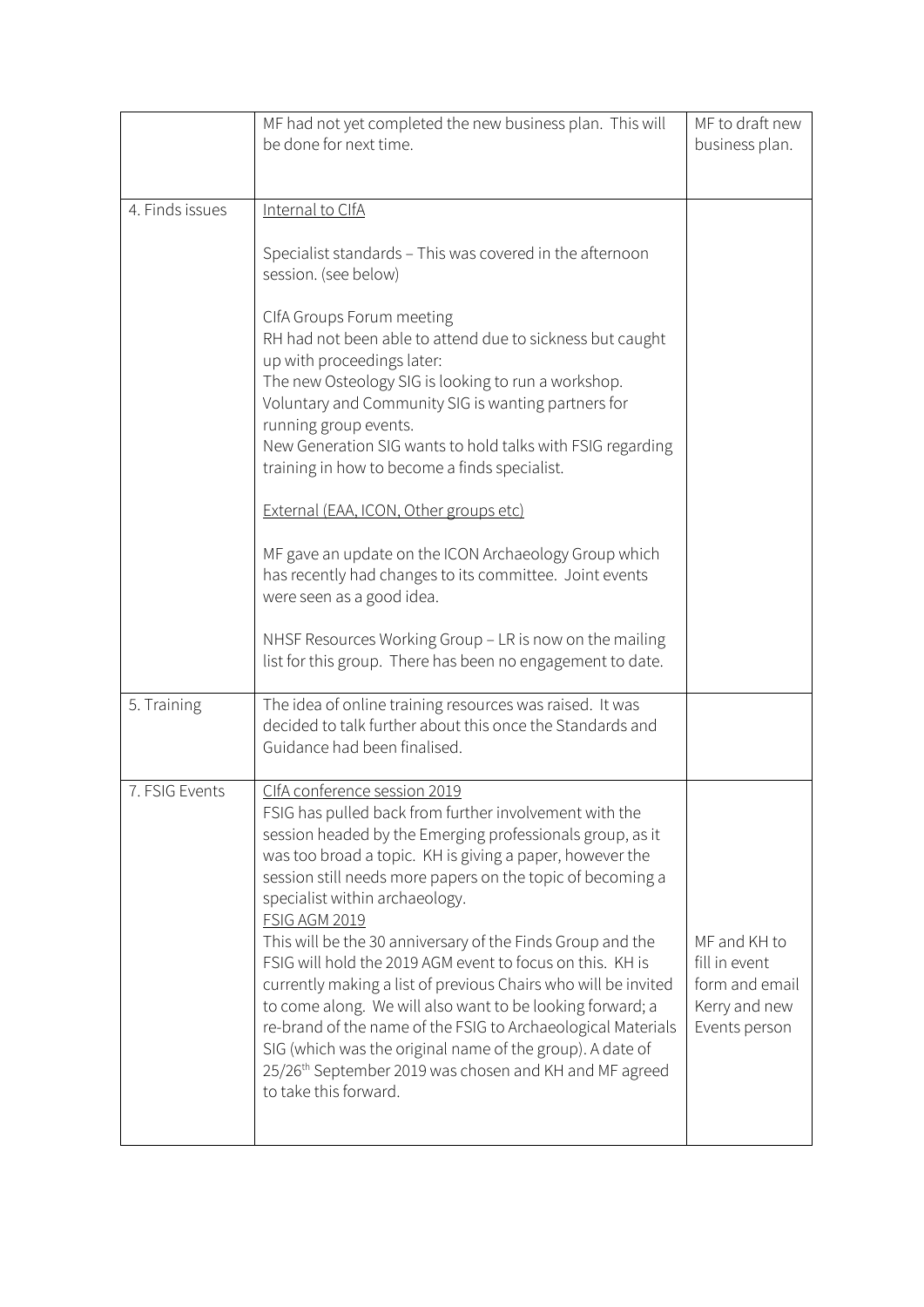| 8. Projects                                                                                                                                 | Project 7090 update                                                                                                                                                                                                                                                                                                                                                                                                                                                                                                                                                                                                           |                                                                                       |
|---------------------------------------------------------------------------------------------------------------------------------------------|-------------------------------------------------------------------------------------------------------------------------------------------------------------------------------------------------------------------------------------------------------------------------------------------------------------------------------------------------------------------------------------------------------------------------------------------------------------------------------------------------------------------------------------------------------------------------------------------------------------------------------|---------------------------------------------------------------------------------------|
|                                                                                                                                             | The enhanced proposal to use outcome of the project to<br>develop a toolkit for training and quality benchmarking had<br>been completed and returned to Kate Geary who has<br>commented and returned it to DB. It is now in its final<br>stages. The hope is to turn it into an online training<br>resource in the future.                                                                                                                                                                                                                                                                                                    |                                                                                       |
|                                                                                                                                             | <b>Survey</b><br>KH's ClfA-wide survey has been launched. Our FSIG survey<br>could follow on from this. A discussion was held about the<br>questions it should contain and about engagement of<br>emerging professionals and younger members and how to<br>get them to join in with committees etc. It was decided that<br>the survey should include questions on who our members<br>are, what events and training they would like to see and if<br>more digital content would be desirable. It was suggested<br>that KH could give a paper at the FSIG AGM discussing the<br>results of the survey.                          | KH to draft list<br>of FSIG survey<br>questions and<br>circulate to the<br>committee. |
| 9.<br>Communication                                                                                                                         | Website<br>Website is up-to-date with new committee members since<br>the AGM 2018.                                                                                                                                                                                                                                                                                                                                                                                                                                                                                                                                            |                                                                                       |
|                                                                                                                                             | Social media<br>We now have 242 followers on Twitter. RP suggested more<br>use of appropriate hashtags.                                                                                                                                                                                                                                                                                                                                                                                                                                                                                                                       |                                                                                       |
| 10. Any Other<br><b>Business</b>                                                                                                            | Nick Boldrini, HER officer at Durham CC had asked for a FSIG<br>member to give a talk at a CPD event on 22 <sup>nd</sup> May on finds<br>assessments and reporting. MF had been contacted about<br>this also and MF and NR agreed to respond to Nick to deliver<br>this training.                                                                                                                                                                                                                                                                                                                                             |                                                                                       |
| 11. Date of next<br>meeting                                                                                                                 | Wednesday 3rd April at CGMS.                                                                                                                                                                                                                                                                                                                                                                                                                                                                                                                                                                                                  |                                                                                       |
| Discussion<br>session on<br>projects,<br>interconnections<br>with other<br>HE/CIFA projects<br>and revision of<br>Standards and<br>Guidance | Present: committee members as above + Jen Parker-<br>Wooding (CIfA) and Dan Miles (Research resources advisor at<br>Historic England).<br>JPW gave details of some issues that had been raised from<br>an event run by ClfA called '21st Century Challenges in<br>Archaeology'. This had been a symposium of different<br>workshops including archives, standards and guidance and<br>publications. JPW had created a spreadsheet of projects<br>that would address some of the issues raised in the<br>workshops and how they link to the workshops. The idea is<br>to bring work together where there is overlap in issues. |                                                                                       |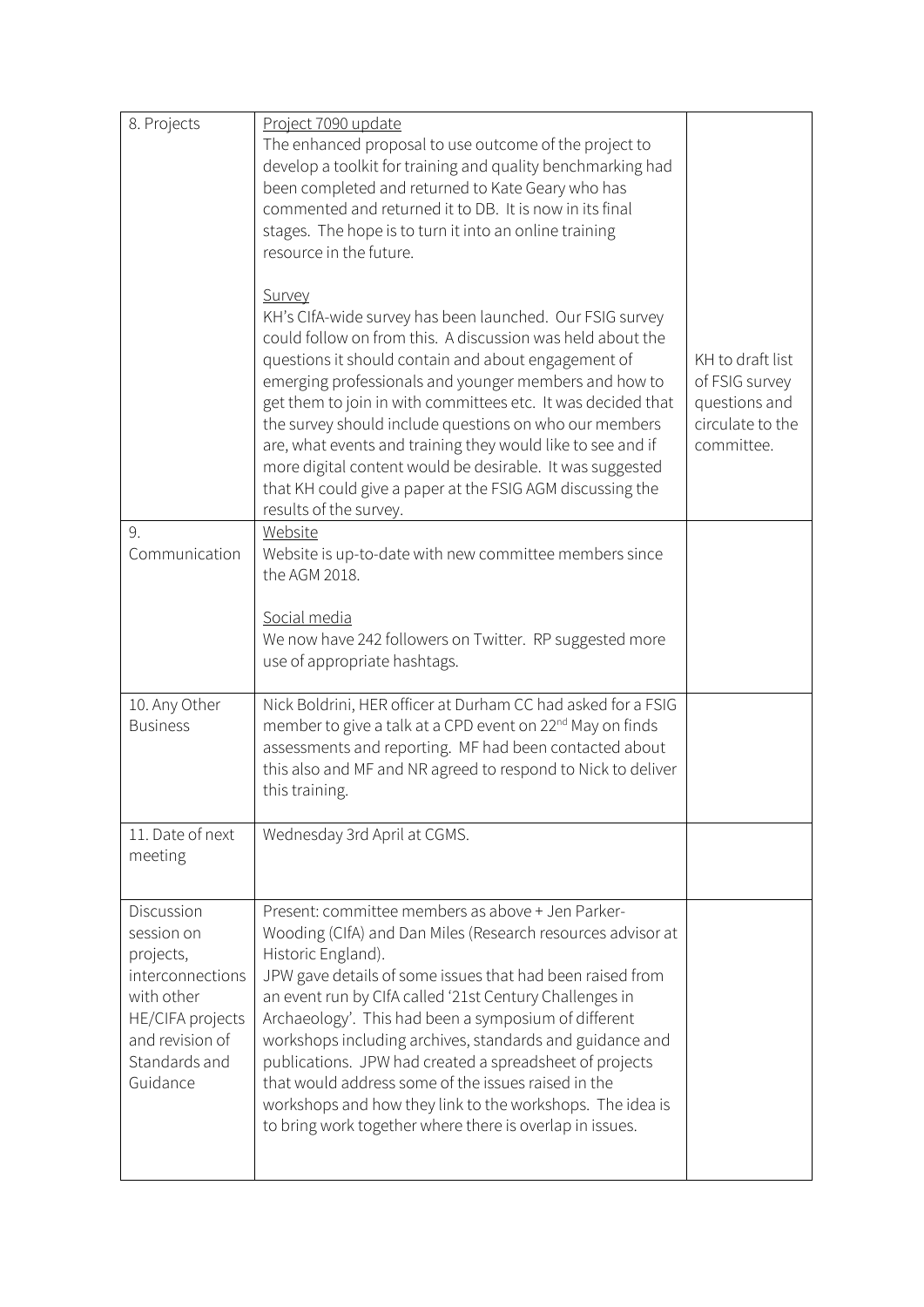| MF asked if CIfA and HE are working together and DM said                                                            |  |
|---------------------------------------------------------------------------------------------------------------------|--|
| that HE are often asked for funding of projects and there is                                                        |  |
| lots of overlap between the work of the two organisations.<br>DM then gave an update on a number of projects where  |  |
| sharing of information between the organisation could be                                                            |  |
| beneficial:                                                                                                         |  |
|                                                                                                                     |  |
| Write Here, Write Now – updating the Archaeological<br>1                                                            |  |
| Evaluation and Watching Brief S&G                                                                                   |  |
| CIfA conference 2018 inspired effort to update S&G for                                                              |  |
| evaluation and watching brief reports. This work is in                                                              |  |
| response to the recent findings of a number of projects,                                                            |  |
| including the Review of the Standard of Reporting on                                                                |  |
| Archaeological Artefacts in England (Catermole, 2017) and                                                           |  |
| the methodological analysis of the Roman Rural Settlement                                                           |  |
| project                                                                                                             |  |
| (http://cotswoldarchaeology.co.uk/community/discover-<br>the-past/developer-funded-roman-archaeology-in-            |  |
| britain/methodology-study/). Outputs include updated CIfA                                                           |  |
| S&G, an updated report template (including the need for                                                             |  |
| spatial information on site and trench location etc), and                                                           |  |
| standardised data tables for archaeological evaluations that                                                        |  |
| should be included.                                                                                                 |  |
|                                                                                                                     |  |
| Involving Dan Miles, Rosy Szymanski, Ed Lee (HE) and Stuart<br>Bryant (ind)                                         |  |
|                                                                                                                     |  |
| DM said that one of the outcomes for this would be to look                                                          |  |
| at training in report writing and what should be included,                                                          |  |
| rather than only following local protocols. This could lead                                                         |  |
| to more standardisation of reports so that they could be                                                            |  |
| compared for different sites. The consultation on 'Write                                                            |  |
| Here, Write Now' is going out soon.<br>JPW mentioned here the possibility of getting                                |  |
| documentation and resources attached to toolkits online on                                                          |  |
| the CIfA website as well as embedded training videos. DM                                                            |  |
| commented that if this was to be done the content would                                                             |  |
| need to be owned by CIfA to make it possible to update it                                                           |  |
| regularly and for it to be easy to access.                                                                          |  |
| Pottery type series standard<br>$\overline{2}$                                                                      |  |
|                                                                                                                     |  |
| An information standard is being created to establish what                                                          |  |
| should be recorded (units of information) and what                                                                  |  |
| controlled vocabularies (thesauri) eg pottery form types,<br>inclusion definitions etc The aim of this work is that |  |
| future pottery type series will use this template to create                                                         |  |
|                                                                                                                     |  |
|                                                                                                                     |  |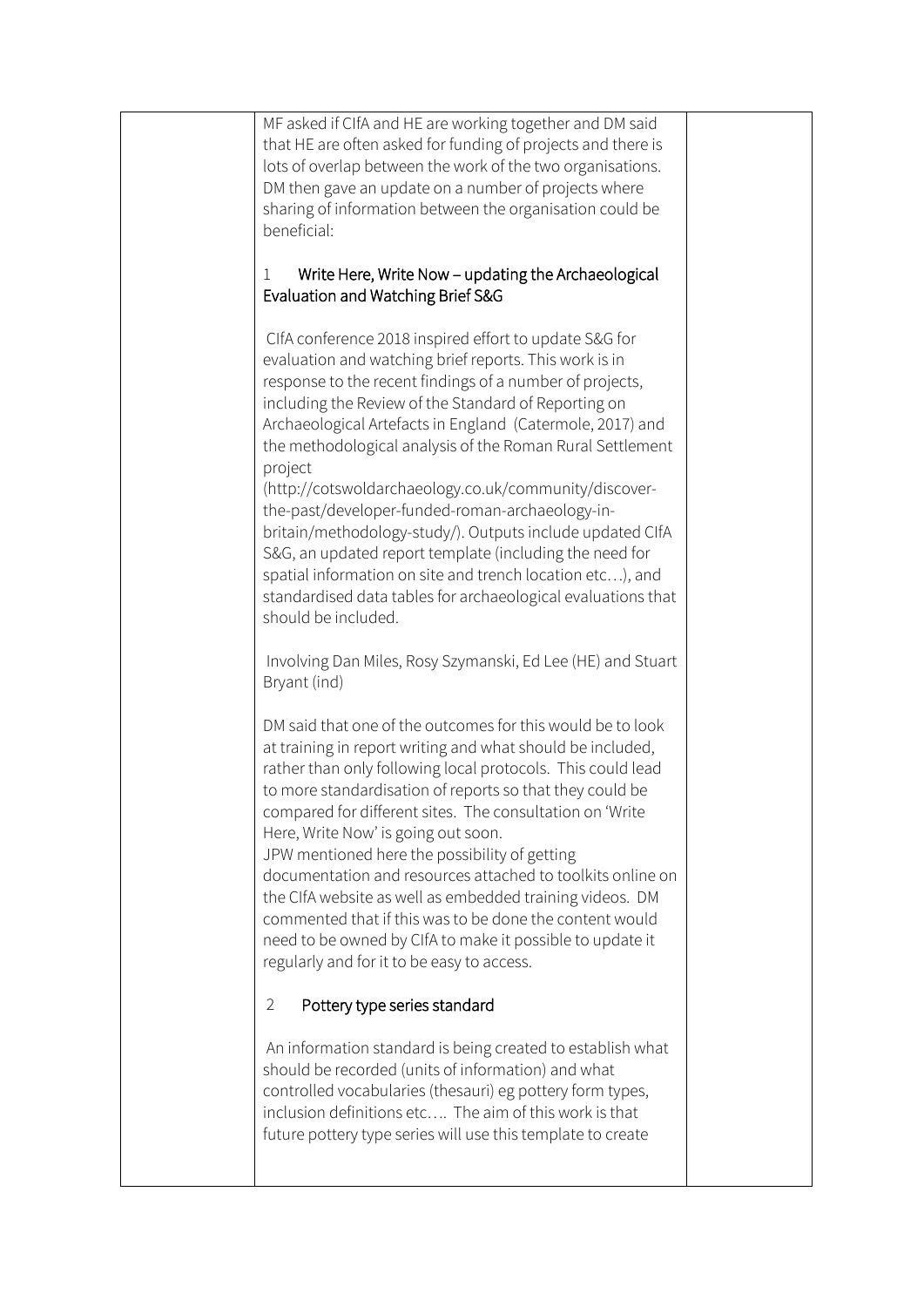| their series leading to the creation of interoperable and a<br>network of joined up type series.                                                                                                                                                                                                                                                                                                                                                                                        |  |
|-----------------------------------------------------------------------------------------------------------------------------------------------------------------------------------------------------------------------------------------------------------------------------------------------------------------------------------------------------------------------------------------------------------------------------------------------------------------------------------------|--|
| Involving Worcestershire CC, PCRG, SGRP and the MPRG,<br>Duncan Brown, Tanja Watson (HE) and Dan Miles                                                                                                                                                                                                                                                                                                                                                                                  |  |
| (HE/Forum on Information Standards in Heritage (FISH))                                                                                                                                                                                                                                                                                                                                                                                                                                  |  |
| Digital Archaeology Archives Project (Dig Ventures)<br>3                                                                                                                                                                                                                                                                                                                                                                                                                                |  |
| The ambition of this project is to:                                                                                                                                                                                                                                                                                                                                                                                                                                                     |  |
| understand how digital data is currently used and<br>managed<br>signpost how different digital data should be<br>collected and stored<br>highlight relevant technical guidance and relate<br>that to industry standards<br>provide step-by-step guidance for practitioners at<br>all stages of an archaeological project                                                                                                                                                                |  |
| explain how born digital data can form part of a<br>sustainable archaeological archive                                                                                                                                                                                                                                                                                                                                                                                                  |  |
| https://digventures.com/projects/digital-archives/                                                                                                                                                                                                                                                                                                                                                                                                                                      |  |
| Involving CIfA, Dig Ventures (project management), advisory<br>group including reps from the Archaeology Archives Forum,<br>national agencies etc                                                                                                                                                                                                                                                                                                                                       |  |
| DM said that the Mendoza Review had stipulated that no<br>digital archives should be handed to museums any more<br>but that they should all go straight to an official digital<br>repository such as the ADS. However this leads to<br>inefficiency as staff at these repositories have to spend time<br>making the archive suitable for digital storage. The project<br>is to develop training in formulating digital management<br>plans and helping to standardise digital archives. |  |
| Review of current archaeological reference resources<br>4                                                                                                                                                                                                                                                                                                                                                                                                                               |  |
| This has been restarted since the closure of the project in<br>2017. The first part has been a review of pottery type series<br>and the draft report is now out and will be circulated<br>soon. Future work reviewing what are the main reference<br>resources used by the sector will be undertaken though on a<br>more strategic level. The aim of this is to identify gaps and<br>prioritise HE funding of these types of resources.<br>Involved: Dan Miles (internal HE project)    |  |
|                                                                                                                                                                                                                                                                                                                                                                                                                                                                                         |  |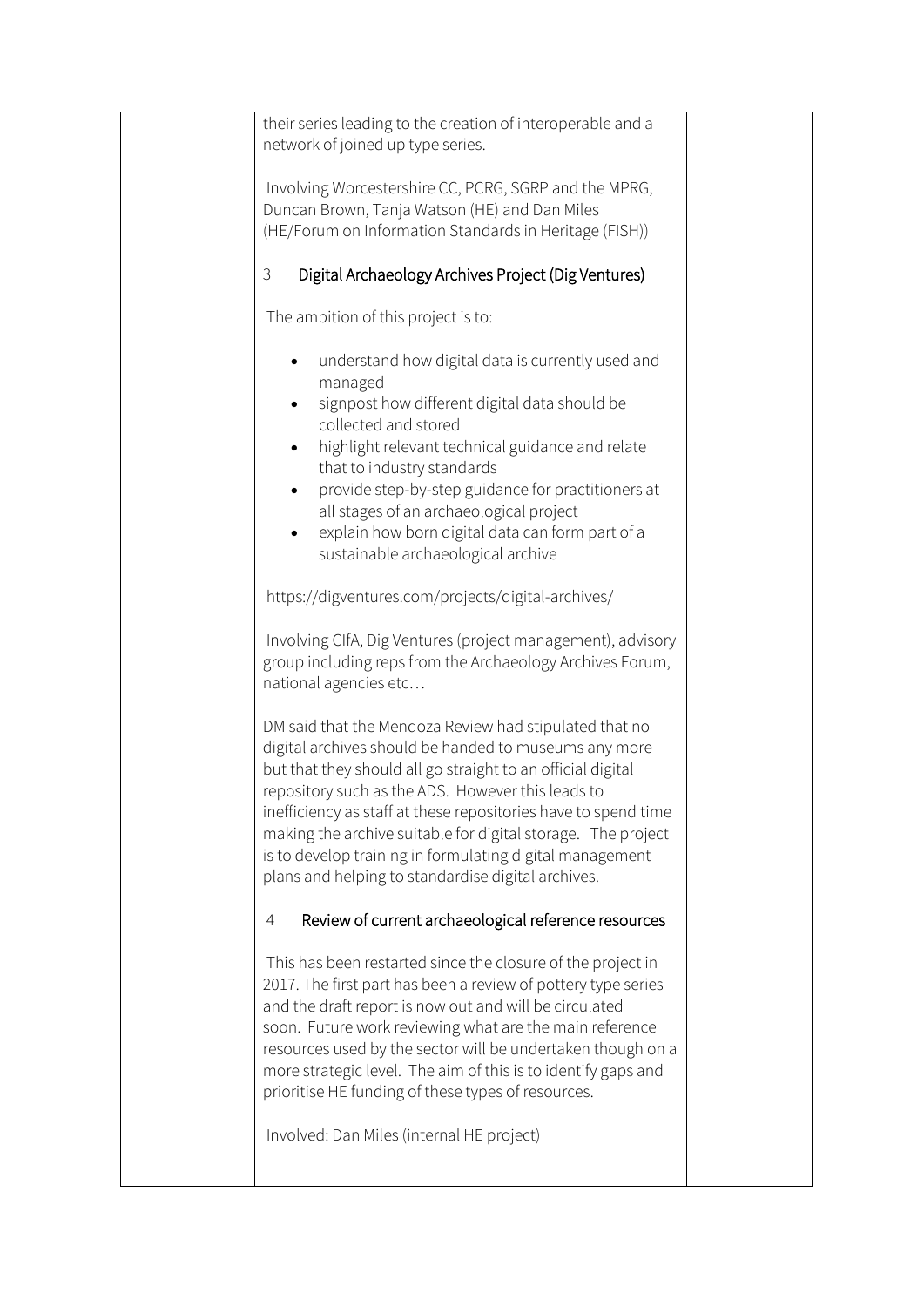| Pilot work looking at the potential for creating<br>5         |               |
|---------------------------------------------------------------|---------------|
| standardised data tables for specialist finds reporting       |               |
|                                                               |               |
| This is just trial work looking at the potential of creating  |               |
| standards for specialist data tables for finds                |               |
| analysis. Resulting from the recent reports eg Catermole      |               |
| 2017 and work by Historic England to create data              |               |
|                                                               |               |
| management plans (Corley and Tsang 2017) and digital          |               |
| archiving work (eg ADS metadata templates for                 |               |
| spreadsheets etc) this work has just looked at the potential  |               |
| for developing a suite of finds standards, data table         |               |
| templates and accompanying metadata forms. The first          |               |
| example has been to look at clay pipe recording, how this is  |               |
| undertaken, the terminology used etc. The aim is to see if    |               |
| guidance is required for this type of recording and to define |               |
|                                                               |               |
| what should be included in a recording form and what          |               |
| controlled vocabulary should be created. There may be         |               |
| synergies between this and other work that CIfA finds group   |               |
| is involved in.                                               |               |
|                                                               |               |
| A question was asked about who would monitor this in          |               |
| terms of quality assurance. It was suggested that a checklist |               |
| could be put together for post-ex managers and that           |               |
| implementation would be through ALGAO etc.                    |               |
|                                                               |               |
| Various archaeological archives projects<br>6                 |               |
|                                                               |               |
| TBC. But is there a need to look at how all the recording,    |               |
|                                                               |               |
| analysis and archiving all fits in together?                  |               |
|                                                               |               |
| Heritage Information Access Strategy (HIAS) and ADS           |               |
| work on OASIS                                                 |               |
|                                                               |               |
| Work is currently being undertaken to review the recording    |               |
| forms, including controlled vocabularies, being used by       |               |
| OASIS (including work on building recording) for OASIS 2.     |               |
|                                                               |               |
| Involving: ADS, HIAS advisory board, FISH                     |               |
|                                                               |               |
|                                                               |               |
| After going through the different projects DM said that the   |               |
| idea behind all this could be that a whole suite of guidance  |               |
| could be available for the whole finds/archive process        | LR to send a  |
| online. This could be in different formats; whatever was      | copy of the   |
| appropriate.                                                  | Finds         |
|                                                               | Standards and |
| LR asked what the next steps should be for FSIG. It was       | Guidance with |
|                                                               | committee     |
| decided that to start, a copy of the Finds Standards and      |               |
| Guidance should go to JPW for comment in the first            | comments to   |
| instance, followed by the toolkit.                            | Jen Parker-   |
|                                                               | Wooding.      |